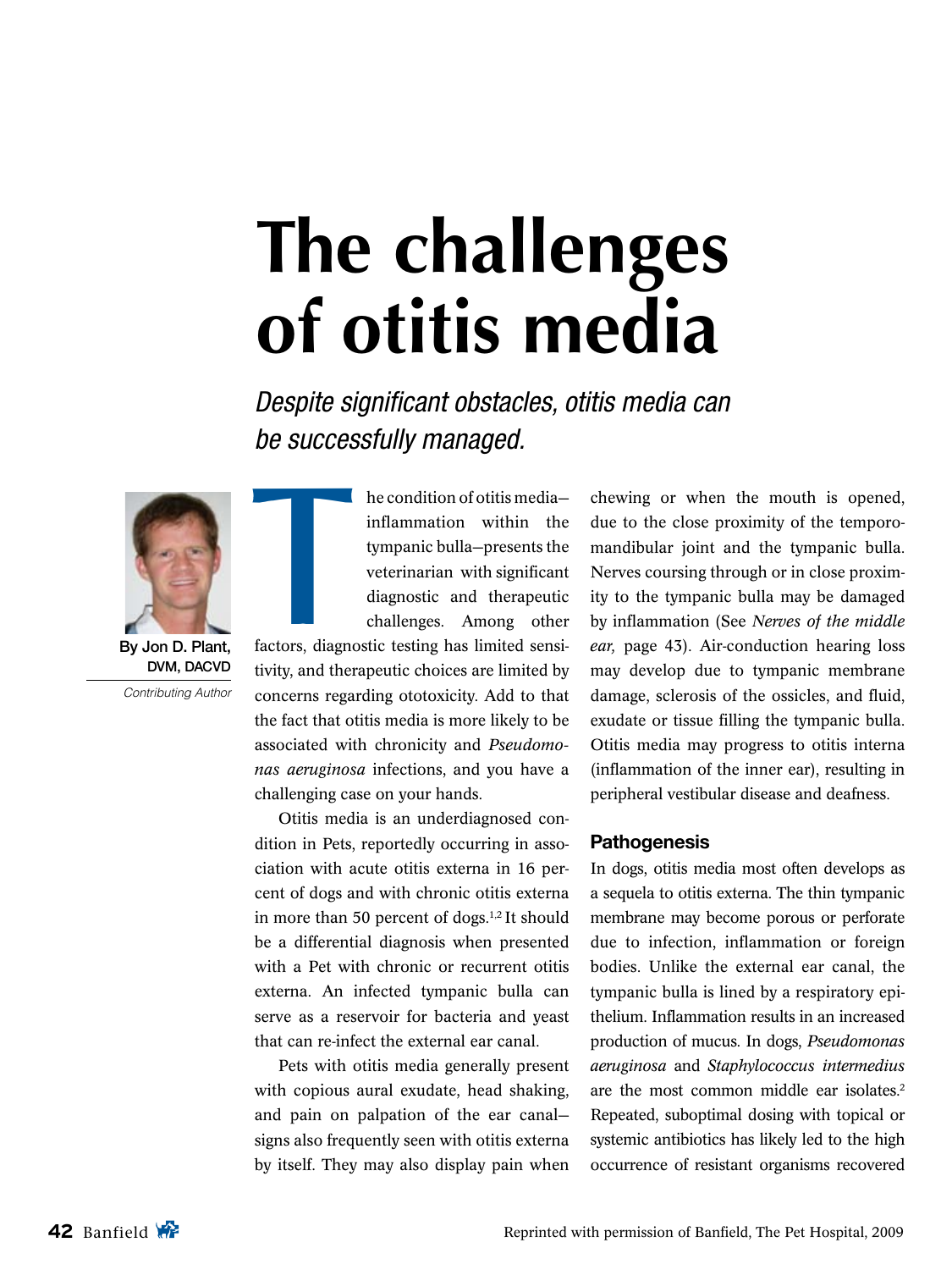from dogs with otitis.3 *Malassezia pachydermatis* is commonly part of a mixed infection, reflecting the high frequency with which this organism causes otitis externa.

In cats, ascending otitis media is more common, and is thought to occur secondary to upper respiratory infections. *Staphylococcus intermedius* is most often cultured from the middle ear of cats. *Cryptococcus neoformans* infections may also present with signs referable to otitis media/interna.4

The tympanic bulla may be filled with mucus, pus, inflammatory polyps, granulomatous material or mineralized material (otoliths).5,6 Neurological signs may result from damage to nerves closely associated with the tympanic bulla (See *Nerves of the middle ear*) or via intracranial extension of infections.7

#### **Diagnosis of otitis media**

The diagnosis of otitis media can be made by assessing clinical signs, the integrity of the tympanic membrane (described on this page), and with the aid of diagnostic imaging. With acute disease, radiographic changes may include loss of the horizontal canal due to swelling, and with chronic disease, linear soft tissue mineralization of the external ear. The middle ear may exhibit no change, wall lysis or thickening of the tympanic bulla as well as sclerosis or opacity within the lumen. It is often overlooked, but the inner ear is visible on quality radiographs, and sclerosis or loss of detail of the labyrinth of the inner ear may be evident. Remember, the skull is a bilaterally symmetrical organ and loss of symmetry is often a clue of disease. Computed tomography (CT) was found to be more accurate and reliable than radiography for diagnosing otitis media, but not for diagnosing mild disease, in which case both modalities were

#### **Nerves of the middle ear**

Some of the nerves closely associated with the middle ear:

- $\blacksquare$  Internal carotid nerves: provide sympathetic, postganglionic innervation to the eye and orbit. Their submucosal location in the cat make them very susceptible to damage, resulting in Horner's syndrome (enophthalmos, ptosis and miosis).
- Facial nerve: damage to the facial nerve can lead to blepharospasm and paralysis of the pinna or face.
- **Tympanic branch of the glossopharyngeal** nerve: carries pressure and pain sensation from the middle ear.

less accurate and reliable than for more severe disease.8 Magnetic resonance imaging (MRI), when available, is better suited for imaging associated soft tissue structures or masses but CT is better for bony changes.

## **Determining if the tympanic membrane is ruptured**

Visual inspection of the tympanic membrane and ear canal is often sufficient to ascertain whether or not the tympanum is ruptured. Tears in the pars tensa, mucus in the horizontal ear canal, or visualization of the medial aspect of the tympanic bulla are all evidence of a ruptured or absent tympanic membrane. These changes are usually not evident until the diseased external ear canal has been lavaged. An intact tympanic membrane does not rule out otitis media, as ruptured eardrums occasionally heal in the face of ongoing infection within the tympanic bulla.

Frequently, pathological changes make it difficult to recognize the tympanic membrane. Several techniques can be employed to investigate further. All require anesthesia with an endotracheal tube in place. Using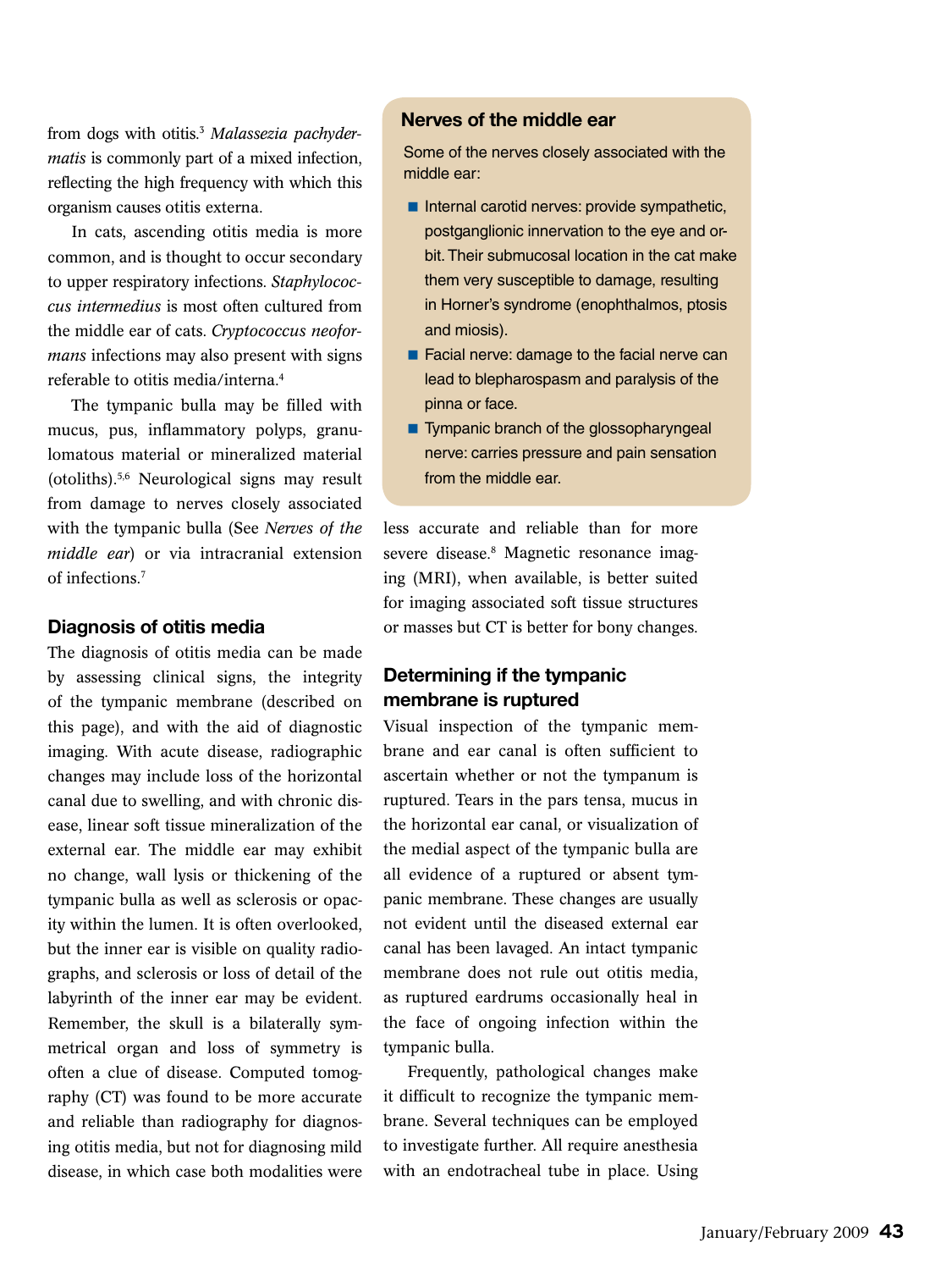

A myringotomy incision is made in the ventral-caudal pars tensa using a polyproplylene (TomCat) catheter cut at a 45-degree angle with a scalpel blade. Care is taken to avoid the manubrium of the malleus. General anesthesia and good visualization are required.

the tip of a blunt polypropylene catheter, very gently palpate the tympanic membrane while visualizing it through an otoscope cone. A tympanic membrane will flex under the gentle pressure and rebound slightly; the medial aspect of the tympanic bulla will not. Positive contrast ear canalography may be used to diagnose ruptured tympanic membranes more reliably than otoscopy.9 Contact a radiologist for the technique of this study. Or, with the Pet in lateral recumbency, air bubbles may be seen coming from a tear in the tympanic membrane when saline is first instilled in the ear canal.

#### **Healing of the TM**

A perforated tympanic membrane heals in weeks to months in a normal dog. With ongoing pathological changes (infection, maceration, chronic drainage from the middle ear, excessive cerumen or accumulated hair), healing will be delayed or may not occur at all. When the only remnant

of the tympanic membrane is its attachment to the ear canal (annulus fibrocartilaginous), it is unlikely to reform. These Pets will have a permanent opening to the middle ear and require regular tympanic bulla flushing under anesthesia. Their ears should be kept dry during bathing and they should not swim. A non-ototoxic ear cleanser (*e.g*., TrizEDTA, DermaPet®; P1/O, Glen-Haven™) should be prescribed. Because the germinal cells of the ear canal are found in the tympanic membrane, the ear canal cannot be expected to effectively self-clean (See *Management of otitis externa*, page 31).

## **Therapy of otitis media**

The therapy of otitis media is similar to that of otitis externa, but is complicated by several factors. The inflamed respiratory epithelium lining the tympanic bulla produces copious fluid that, if continuously draining, hinders the healing of the tympanic membrane. If the tympanic membrane is intact, myringotomy is performed to access the middle ear (*Figure 1*) and provide drainage. First, collect samples for cytology and culture. If no fluid is present, flush the bulla with 1 ml sterile saline through a polypropylene catheter, then repeatedly flush and suction the tympanic bulla with saline until clean. Bacteria isolated from the tympanic membrane are often different from ones isolated in the horizontal ear canal.2 Non-ototoxic, aqueous compounded medications (*e.g.*, dexamethasone sodium phosphate, enrofloxacin, and miconazole) can be instilled directly into the tympanic bulla. Baytril**®** Otic emulsion, although not approved for use with a ruptured tympanic membrane, is considered safe by many veterinary dermatologists. Ointments should not be instilled into the middle ear.

Systemic therapy for otitis externa/media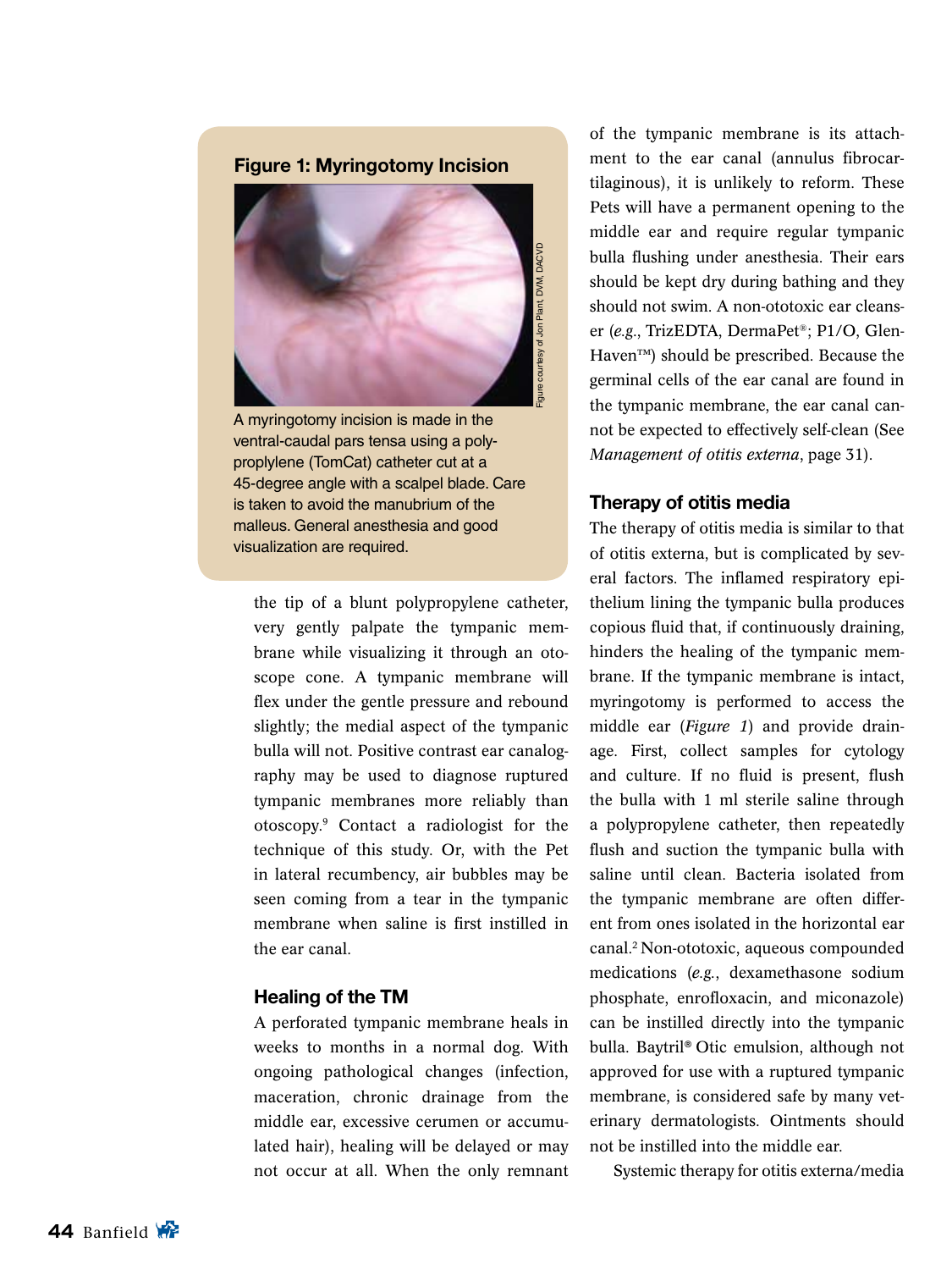should be considered. Glucocorticoid therapy may reduce inflammation and secretions within the tympanic bulla and external ear canal. Systemic antibiotic and antifungal therapy are controversial and should be considered on a case-by-case basis based on culture and susceptibility results, disease severity, and ability of the Pet owner to treat topically. Systemic fluoroquinolones should be prescribed at the higher end of accepted dosing ranges, since they work in a concentration-dependent manner *(i.e*., the peak concentration is more important than the time above the minimum inhibitory concentration). Subtherapeutic dosing is likely to select for bacterial resistance.

## **Conclusion**

Successful therapy of otitis media/externa often requires several months of continuous therapy.10 The Pet should be re-examined weekly, with consideration given to repeating the middle ear lavage and infusion, if indicated based on examination findings. If available, video otoscopy allows you to capture images for future comparison and Pet owner education. Despite the obstacles and high level of Pet owner commitment required, medical management of otitis media carries a fair prognosis. Tympanic bulla lavage in combination with medical management was reported to be successful in 36/44 dogs, irrespective of their age, presence of *Pseudomonas aeruginosa*, or duration of otitis prior to referral.<sup>10</sup> Total ear canal ablation and/or bulla osteotomy should be considered when there is 1) irreversible, complete ear canal stenosis, 2) bulla osteomyelitis, 3) failure of medical therapy, or 4) complete deafness, in which case surgery may provide the Pet with a higher quality of life at a lower cost to the client than chronic medical therapy.

# **Figure 2: Bulging, Intact Tympanic Membrane**



Primary secretory otitis media with a bulging, intact tympanic membrane.

# **Primary secretory otitis media in Cavalier King Charles Spaniels**

In most dogs, otitis media develops subsequent to otitis externa. However, primary secretory otitis media has been reported in Cavalier King Charles Spaniels.<sup>11</sup> Pets present with moderate to severe cervical or cranial pain or pruritus. Some may display additional neurological signs. On otoscopic examination, the external ear canal appears normal, but a bulging, intact tympanic membrane is often seen (Figure 2). Myringotomy reveals viscous mucus without remarkable cytological findings. After flushing the tympanic bulla, recurrence is common, necessitating repeated myringotomy procedures. Establishing continuous drainage with tympanostomy tubes placed through the tympanic membrane has recently been reported as an alternative.<sup>12</sup>

#### **References**

1. Little CJ, Lane JG, Pearson GR. Inflammatory middle ear disease of the dog: the pathology of otitis media. Vet Rec. 1991;128(13):293-296. 2. Cole LK, et al. Microbial flora and antimicrobial susceptibility patterns of isolated pathogens from the horizontal ear canal and middle ear in dogs with otitis media. J Am Vet Med Assoc. 1998;212(4):534-538. 3. Brothers AM, Gibbs PS, Wooley RE. Development